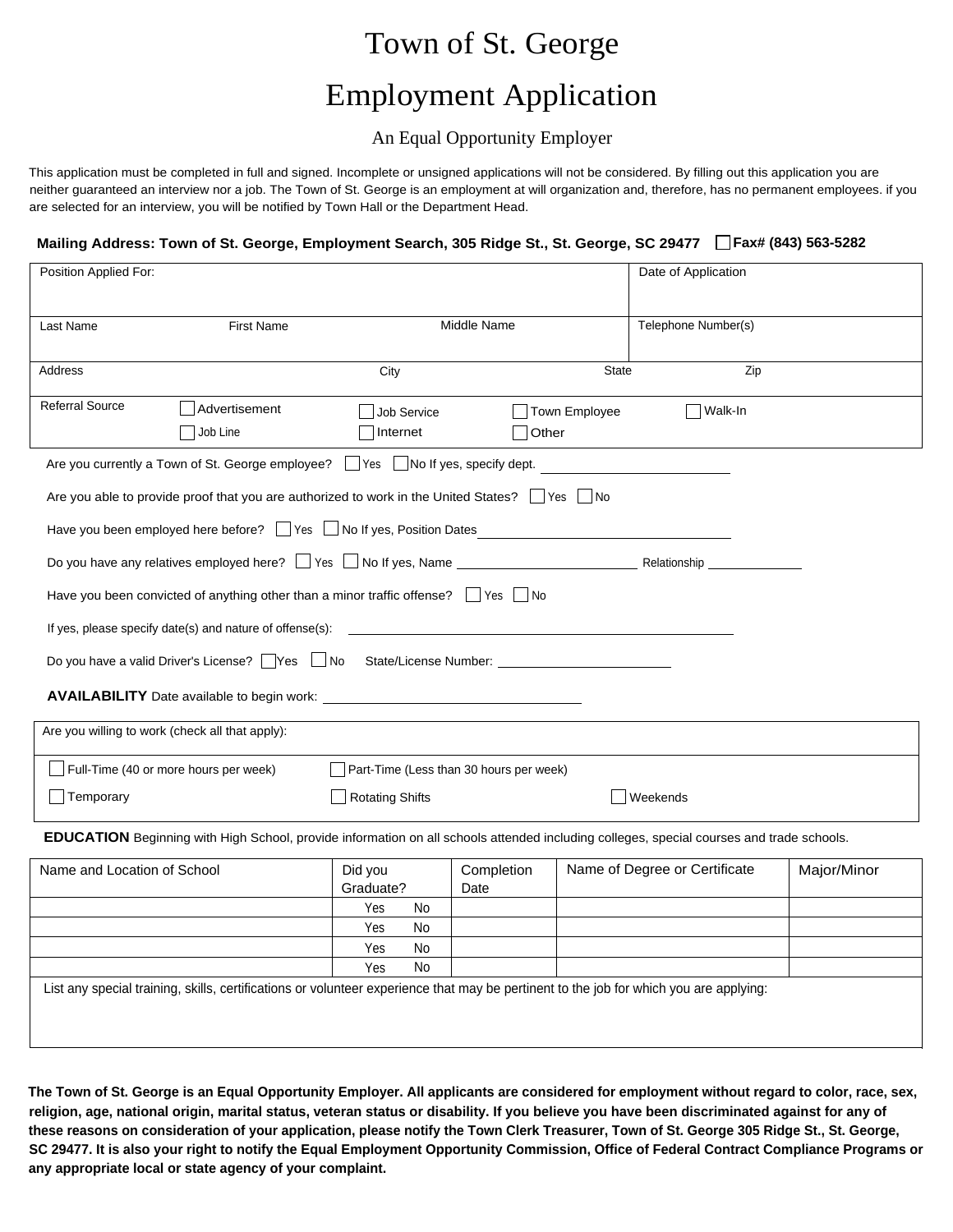**Employment Experience** List jobs starting with your **present or most recent job.** Include any military experience. A Resume may be attached but does not take the place of this form. If you need more space please attach a separate sheet.

May we contact your present employer?  $\Box$  Yes  $\Box$  No

| <b>Company Name</b>    | Telephone          | Dates Employed                  |      |
|------------------------|--------------------|---------------------------------|------|
|                        | $\lambda$          | From                            | To   |
| Address                |                    | Number of Hours worked per week |      |
| Job Title              | Name of Supervisor | Hourly Rate                     |      |
|                        |                    | Start                           | Last |
| <b>Describe Duties</b> |                    | Reason for Leaving              |      |
|                        |                    |                                 |      |
|                        |                    |                                 |      |
| Company Name           | Telephone          | Dates Employed                  |      |
|                        | $\lambda$          | From                            | To   |
| Address                |                    | Number of Hours worked per week |      |
| Job Title              | Name of Supervisor | <b>Hourly Rate</b>              |      |
|                        |                    | Start                           | Last |
| <b>Describe Duties</b> |                    | Reason for Leaving              |      |
|                        |                    |                                 |      |
|                        |                    |                                 |      |
| Company Name           | Telephone          | Dates Employed                  |      |
|                        | $\lambda$          | From                            | To   |
| Address                |                    | Number of Hours worked per week |      |
| Job Title              |                    | Hourly Rate                     |      |
|                        |                    | Start                           | Last |
| <b>Describe Duties</b> | Name of Supervisor | Reason for Leaving              |      |
|                        |                    |                                 |      |
|                        |                    |                                 |      |
| Company Name           | Telephone          | Dates Employed                  |      |
|                        |                    | From                            | To   |
| Address                |                    | Number of Hours worked per week |      |
| Job Title              |                    | <b>Hourly Rate</b><br>Start     | Last |
| <b>Describe Duties</b> | Name of Supervisor | Reason for Leaving              |      |
|                        |                    |                                 |      |
|                        |                    |                                 |      |
|                        |                    |                                 |      |

REFERENCES Provide the names of three work-related references other than relatives:

| Name | Address | Phone # | Years Known |
|------|---------|---------|-------------|
|      |         |         |             |
|      |         |         |             |
|      |         |         |             |

#### **YOU MUST SIGN THIS APPLICATION. READ THE FOLLOWING CAREFULLY BEFORE YOU SIGN.**

I certify that all answers given herein are true and complete to the best of my knowledge. I authorize any reference checks, background and criminal checks needed to establish my suitability for hire, including a background financial investigation as authorized under the Fair Credit Reporting Act if I have applied for a position which includes the handling of money, I further authorize the investigation of all statements contained in this application for employment that may be necessary in arriving at an employment decision, In the event of employment, I understand that false or misleading information given in my application or interview(s) may result in discharge. If selected for employment, I further understand that certain governmental recordkeeping and reporting requirements for the administration of civil rights laws and regulations. In order to comply with these laws, the Town invites applicants to voluntarily selfidentify their race or ethnicity. Submission of this information is voluntary and refusal to provide it will not subject you to any adverse treatment. The information obtained will be kept confidential and may only be used in accordance with the provisions of applicable laws, executive orders, and regulations, including those that require the information to be summarized and reported to the federal government for civil rights enforcement. When reported, data will not identify any specific individual. We ask for your cooperation in completing and returning the following information. This form will be separated from your application and not used in the screening or interviewing processes.